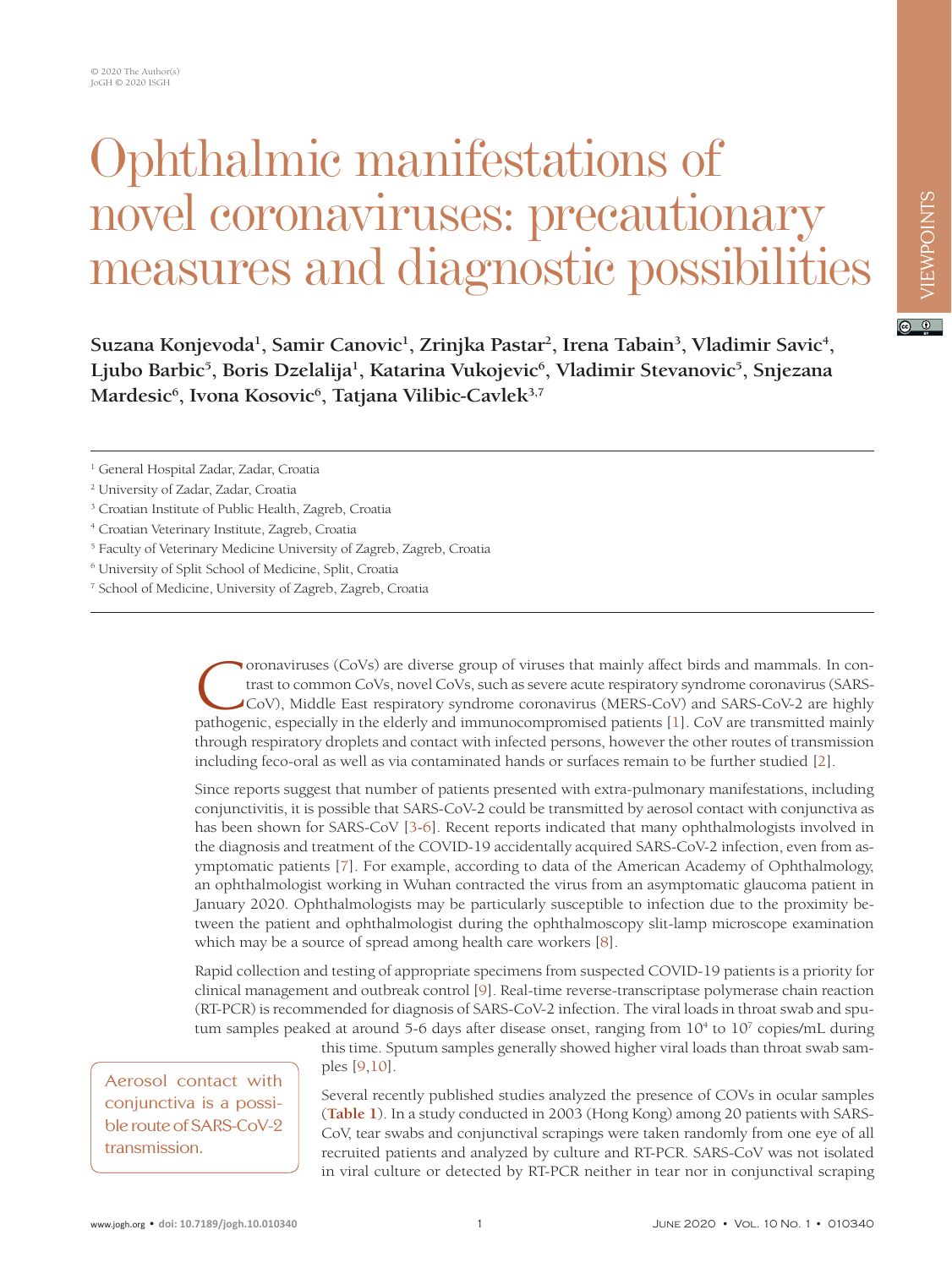## <span id="page-1-0"></span>**Table 1.** Detection of novel coronaviruses in ocular samples

| <b>YEAR/PLACE</b> | VIRUS        | <b>CLINICAL SAMPLES</b>             | Метнор                  |    | TESTED PATIENTS POSITIVE PATIENTS REFERENCE |                                                                                                                                                                                       |
|-------------------|--------------|-------------------------------------|-------------------------|----|---------------------------------------------|---------------------------------------------------------------------------------------------------------------------------------------------------------------------------------------|
| 2003/Hong Kong    | SARS-CoV     | Tear swabs; conjunctival scrappings | RT-PCR; virus isolation | 20 |                                             | [11                                                                                                                                                                                   |
| 2003/Singapore    | SARS-CoV     | Tears                               | RT-PCR                  | 36 |                                             | [12]                                                                                                                                                                                  |
| 2019-2020/Wuhan   | $SARS-CoV-2$ | Ocular discharges                   | RT-PCR                  |    |                                             | $[4] % \includegraphics[width=1\textwidth]{images/TrDiM-Architecture.png} \caption{The figure shows the results of the estimators in the left hand side.} \label{TrDiM-Architecture}$ |
| 2020/Hangzhan     | SARS-CoV-2   | Tears; conjunctival secretions      | RT-PCR                  | 30 |                                             | [3]                                                                                                                                                                                   |
| 2020/Wuhan        | SARS-CoV-2   | Conjunctival swabs                  | RT-PCR                  | 67 | $1/2*$                                      | $\lceil 5 \rceil$                                                                                                                                                                     |
| ______            |              |                                     |                         |    |                                             |                                                                                                                                                                                       |

RT-PCR – real-time reverse-transcriptase polymerase chain reaction

\*Probable positive.

samples. Although the presence of virus cannot be excluded with certainty due to possible false-negative results, it seemed that conjunctival swabs or conjunctival scrapings are not useful samples for confirming or excluding the SARS-CoV diagnosis [[11\]](#page-2-8). However, in another case series from Singapore, SARS-CoV was detected in tears of 3/36 tested patients sampled in the early phase (within 9 days of onset) of disease. This was the first case series reported with the detection of the SARS-CoV from tears and has important implications for the ophthalmology practice [\[12](#page-2-9)].

Three recent studies from China (one published and two non peer-reviewed preprints) assessed the tears and conjunctival secretions in SARS-CoV-2-infected patients. In a study conducted in Hangzhou on 30 patients, samples of tear and conjunctival secretions obtained from the only one patient with conjunctivitis yielded positive RT-PCR results [\[3](#page-2-2)]. One study from Wuhan identified conjunctivitis in two (2.78%) of 72 patients with confirmed COVID-19 infection. SARS-CoV-2 RNA was found in ocular discharges by RT-PCR in one patient. Although SARS-CoV-2 was rarely detected in ocular samples, the possibility of eye infection and the ocular route as a potential infection source should be considered and further examined [[4](#page-2-10)].

Another study from Wuhan enrolled 67 cases with confirmed or probable COVID-19 infection. Conjunctival swab samples from one patient showed positive RT-PCR result, while two patients yielded probable positive RT-PCR result. None of the patients showed ocular symptoms. The only one patient with conjunctivitis as the first symptom had negative conjunctival sac test for SARS-CoV-2. Although the authors suspected the incidence of SARS-CoV-2 infection through conjunctiva is extremely low, the nosocomial infection after occupational exposure is a possible route [[5\]](#page-2-11). However, all these results are based on a small number of patients, therefore further studies are needed to confirm this observation

Detection of SARS-CoV-2 in ocular discharges highlights the need for appropriate precaution to prevent transmission through ocular secretions.



Photo: From co-author's own collections (used with permission). SARS-CoV-2 [[11](#page-2-8)].

and evaluate the impact of SARS-CoV-2 on eyes [\[3](#page-2-2)[-5\]](#page-2-11).

In contrast to human CoVs, nonhuman CoVs frequently cause ocular disease in different animal species following intraocular inoculation which indicate that ocular exposure may represent a meaningful route of entry for these viruses and should not be ignored [\[1](#page-2-0)[,13](#page-2-12)].

Recent data showed that novel CoVs can remain infectious on inanimate surfaces (metal, glass, plastic) at room temperature for up to 9 days, while higher temperatures (>30°C) reduced the duration of virus persistence [[14](#page-3-0)]. In addition, one study evaluated the stability of SARS-CoV-1 and SARS-CoV-2 in aerosols. SARS-CoV-2 remained viable in aerosols throughout the duration of experiment (3 hours), with a reduction in infectious titer from  $10^{3.5}$  to  $10^{2.7}$  TCID<sub>50</sub> per liter of air [[15\]](#page-3-1). CoVs can be efficiently inactivated by surface disinfection procedures with 62%-71% ethanol, 0.5% hydrogen peroxide or 0.1% sodium hypochlorite within 1-minute exposure. Other biocidal agents such as 0.05%-0.2% benzalkonium chloride or 0.02% chlorhexidine digluconate are less effective. A similar effect can be expected against the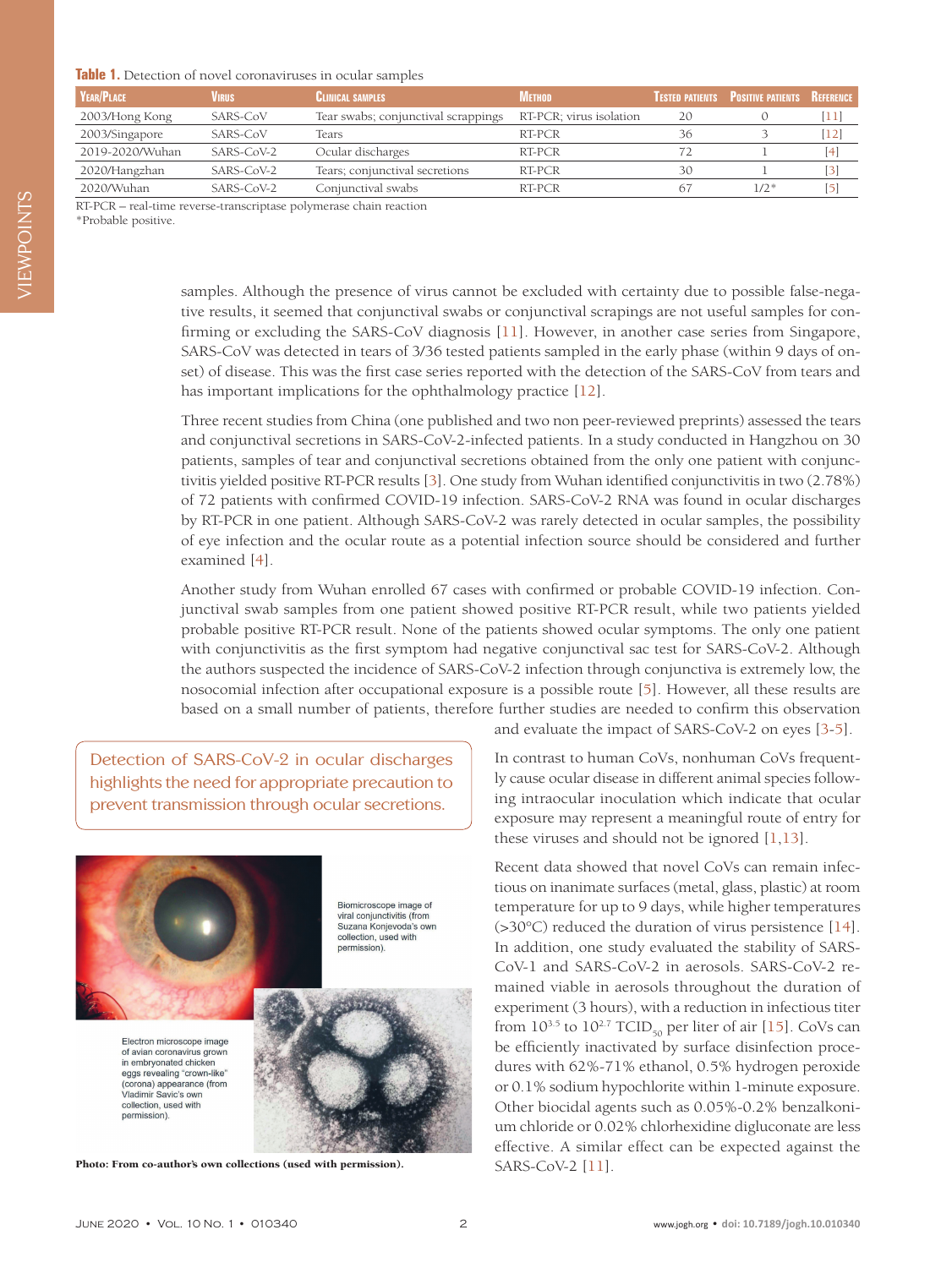## **CONCLUSION**

Studies so far have shown multiple routes of CoVs transmission including conjunctiva. The presence of CoVs in tears and conjunctival discharges may affect precaution practices and sites of sampling for CoVs diagnosis. These secretions may be potentially hazardous, however, there are still no data about the infectivity (viral load) and clinical significance of these specimens. Although contamination from the upper respiratory tract cannot be ruled out, the ability to detect and isolate the SARS-CoV-2 in tears in some patients should be considered as an additional diagnostic tool since tear sampling is both simple and easily repeatable.

Although conjunctivitis is not common symptoms of SARS-CoV-2, we would like to point out that ophthalmologists should keep in mind that patients from areas with documented virus circulation may represent cases of COVID-19, therefore, it is very important to recognize possible early ocular manifestations [\[15\]](#page-3-1). The presence of SARS-CoV-2 in ocular discharges emphasizes the need for appropriate precaution to prevent transmission through ocular secretions [\[16](#page-3-2)]. Protection for the mouth, nose (N-95 mask) and eyes (goggles or shield) when managing patients potentially infected with SARS-CoV-2 should be recommended in order to reduce the risk of infection and increase the control of disease.

In addition, although the viral load of novel CoVs on inanimate surfaces is not known, it is expected that surface disinfection with commonly used disinfectants should be effective in reducing the virus transmission. Moreover, ophthalmic instruments, especially those in direct contact with patient's mucosal membranes should be immediately disinfected. Frequent hand washing is also very important.

**Funding**: None.

**Authorship contributions**: All authors contributed to writing and conceptualizing the manuscript.

**Competing interests**: The authors completed the ICMJE Unified Competing Interest form (available upon request from the corresponding author), and declare no conflicts of interest.

- <span id="page-2-0"></span> 1 Belser JA, Rota PA, Tumpey TM. Ocular tropism of respiratory viruses. Microbiol Mol Biol Rev. 2013;77:144-56. [Medline:23471620](https://www.ncbi.nlm.nih.gov/entrez/query.fcgi?cmd=Retrieve&db=PubMed&list_uids=23471620&dopt=Abstract) [doi:10.1128/MMBR.00058-12](https://doi.org/10.1128/MMBR.00058-12)
- <span id="page-2-1"></span> 2 Luo C, Yao L, Zhang L, Yao M, Chen X, Wang Q, et al. Possible transmission of severe acute respiratory syndrome coronavirus 2 (SARS-CoV-2) in a public bath center in Huai'an, Jiangsu Province, China. JAMA Netw Open. 2020;3:e204583[. Medline:32227177](https://www.ncbi.nlm.nih.gov/entrez/query.fcgi?cmd=Retrieve&db=PubMed&list_uids=32227177&dopt=Abstract) [doi:10.1001/jamanetworkopen.2020.4583](https://doi.org/10.1001/jamanetworkopen.2020.4583)
- <span id="page-2-2"></span> 3 Xia J, Tong J, Liu M, Shen Y, Guo D. Evaluation of coronavirus in tears and conjunctival secretions of patients with SARS-CoV-2 infection. J Med Virol. 2020. Epub ahead of print[. Medline:32100876](https://www.ncbi.nlm.nih.gov/entrez/query.fcgi?cmd=Retrieve&db=PubMed&list_uids=32100876&dopt=Abstract) [doi:10.1002/jmv.25725](https://doi.org/10.1002/jmv.25725)
- <span id="page-2-10"></span> 4 Zhang X, Chen X, Chen L, Deng C, Zou X, Liu W, et al. The infection evidence of SARS-COV-2 in ocular surface: a singlecenter cross-sectional study. medRxiv; preprint doi: https://doi.org/10.1101/2020.02.26.20027938
- <span id="page-2-11"></span> 5 Zhou Y, Zeng Y, Tong Y, Chen C. Ophthalmologic evidence against the interpersonal transmission of 2019 novel coronavirus through conjunctiva. medRxiv preprint doi: https://doi.org/10.1101/2020.02.11.20021956
- <span id="page-2-3"></span> 6 Qing H, Li Z, Yang Z, Shi M, Huang Z, Song J, et al. The possibility of COVID-19 transmission from eye to nose. Acta Ophthalmol. 2020. Epub ahead of print. [Medline:32189463](https://www.ncbi.nlm.nih.gov/entrez/query.fcgi?cmd=Retrieve&db=PubMed&list_uids=32189463&dopt=Abstract) [doi:10.1111/aos.14412](https://doi.org/10.1111/aos.14412)
- <span id="page-2-4"></span> 7 Lu CW, Liu XF, Jia ZF. 2019-nCoV transmission through the ocular surface must not be ignored. Lancet. 2020;395:e39. [Medline:32035510](https://www.ncbi.nlm.nih.gov/entrez/query.fcgi?cmd=Retrieve&db=PubMed&list_uids=32035510&dopt=Abstract) [doi:10.1016/S0140-6736\(20\)30313-5](https://doi.org/10.1016/S0140-6736(20)30313-5)
- <span id="page-2-5"></span> 8 Seah I, Su X, Lingam G. Revisiting the dangers of the coronavirus in the ophthalmology practice. Eye (Lond). 2020. Epub ahead of print[. Medline:32029919](https://www.ncbi.nlm.nih.gov/entrez/query.fcgi?cmd=Retrieve&db=PubMed&list_uids=32029919&dopt=Abstract) [doi:10.1038/s41433-020-0790-7](https://doi.org/10.1038/s41433-020-0790-7)
- <span id="page-2-6"></span> 9 World Health Organization. Laboratory testing for coronavirus disease (COVID-19) in suspected human cases: interim guidance. Available: www.who.int/publications-detail/laboratory-testing-for-2019-novel-coronavirus-in-suspectedhuman-cases-20200117. Accessed: 2 April 2020.
- <span id="page-2-7"></span>10 Pan Y, Zhang D, Yang P, Poon LLM, Wang Q. Viral load of SARS-CoV-2 in clinical samples. Lancet Infect Dis. 2020;20:411- 2[. Medline:32105638](https://www.ncbi.nlm.nih.gov/entrez/query.fcgi?cmd=Retrieve&db=PubMed&list_uids=32105638&dopt=Abstract) [doi:10.1016/S1473-3099\(20\)30113-4](https://doi.org/10.1016/S1473-3099(20)30113-4)
- <span id="page-2-8"></span>11 Chan WM, Yuen KS, Fan DS, Lam DS, Chan PK, Sung JJ. Tears and conjunctival scrapings for coronavirus in patients with SARS. Br J Ophthalmol. 2004;88:968-9. [Medline:15205249](https://www.ncbi.nlm.nih.gov/entrez/query.fcgi?cmd=Retrieve&db=PubMed&list_uids=15205249&dopt=Abstract) [doi:10.1136/bjo.2003.039461](https://doi.org/10.1136/bjo.2003.039461)
- <span id="page-2-9"></span>12 Loon SC, Teoh SC, Oon LL, Se-Thoe SY, Ling AE, Leo YS, et al. The severe acute respiratory syndrome coronavirus in tears. Br J Ophthalmol. 2004;88:861-3[. Medline:15205225](https://www.ncbi.nlm.nih.gov/entrez/query.fcgi?cmd=Retrieve&db=PubMed&list_uids=15205225&dopt=Abstract) [doi:10.1136/bjo.2003.035931](https://doi.org/10.1136/bjo.2003.035931)
- <span id="page-2-12"></span>13 Seah I, Agrawal R. Can the coronavirus disease 2019 (COVID-19) affect the eyes? A review of coronaviruses and ocular implications in humans and animals. Ocul Immunol Inflamm. 2020;28. Epub ahead of print. [Medline:32175797](https://www.ncbi.nlm.nih.gov/entrez/query.fcgi?cmd=Retrieve&db=PubMed&list_uids=32175797&dopt=Abstract) [doi:1](https://doi.org/10.1080/09273948.2020.1738501) [0.1080/09273948.2020.1738501](https://doi.org/10.1080/09273948.2020.1738501)